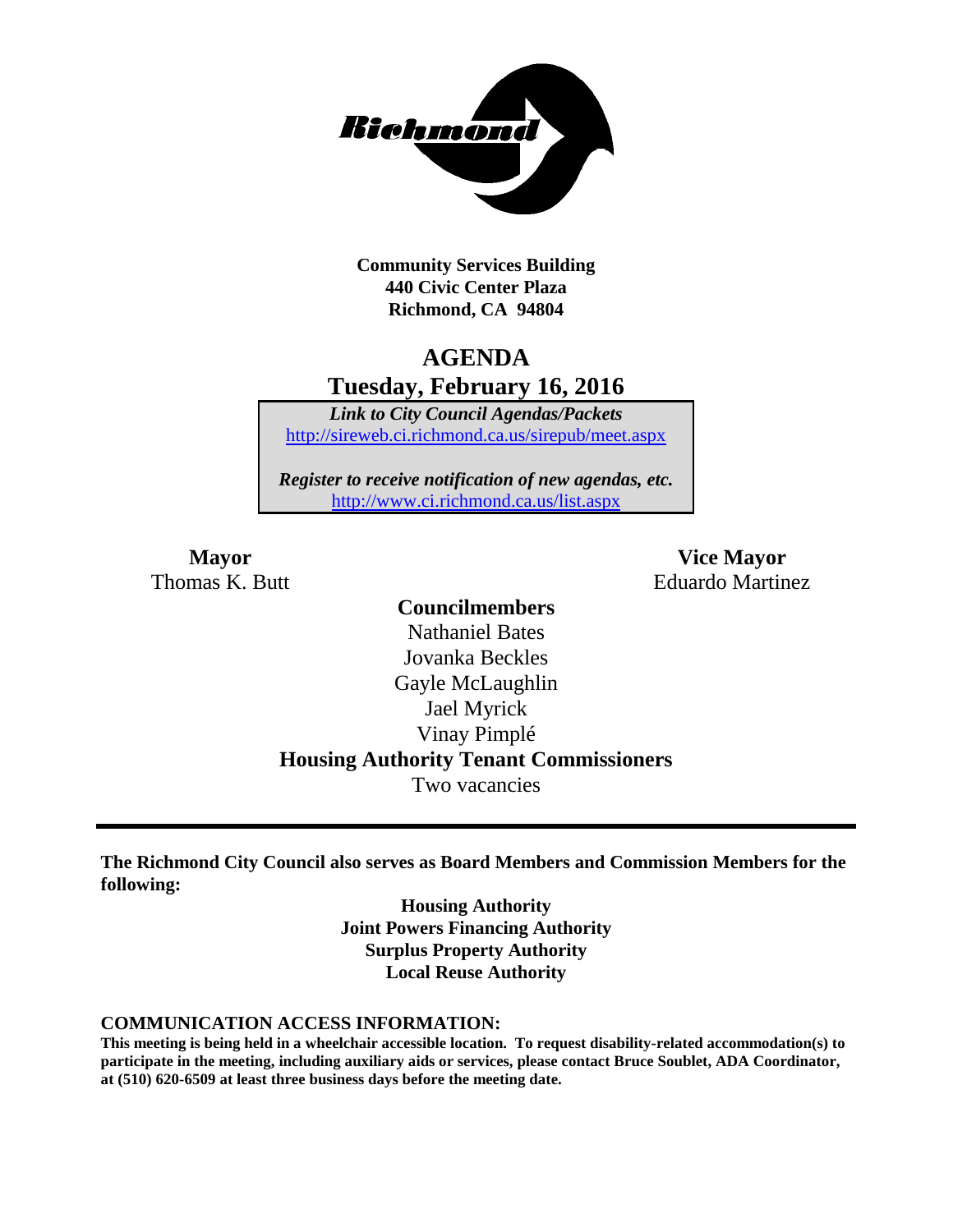# **MEETING PROCEDURES**

The City of Richmond encourages community participation at its City Council meetings and has established procedures that are intended to accommodate public input in a timely and time-sensitive way. As a courtesy to all members of the public who wish to participate in City Council meetings, please observe the following procedures:

**PUBLIC COMMENT ON AGENDA ITEMS:** Anyone who desires to address the City Council on items appearing on the agenda must complete and file a pink speaker's card with the City Clerk **prior** to the City Council's consideration of the item. Once the City Clerk has announced the item, no person shall be permitted to speak on the item other than those persons who have submitted their names to the City Clerk. Your name will be called when the item is announced for discussion. **Each speaker will be allowed TWO (2) MINUTES to address the City Council on NON-PUBLIC HEARING items listed on the agenda.**

**OPEN FORUM FOR PUBLIC COMMENT:** Individuals who would like to address the City Council on matters not listed on the agenda or on items remaining on the consent calendar may do so under Open Forum. All speakers must complete and file a pink speaker's card with the City Clerk **prior** to the commencement of Open Forum. The amount of time allotted to individual speakers shall be determined based on the number of persons requesting to speak during this item. **The time allocation for each speaker will be as follows:** 15 or fewer speakers, a maximum of 2 minutes; 16 to 24 speakers, a maximum of 1 and one-half minutes; and 25 or more speakers, a maximum of 1 minute.

## **SPEAKERS ARE REQUESTED TO OCCUPY THE RESERVED SEATS IN THE FRONT ROW BEHIND THE SPEAKER'S PODIUM AS THEIR NAME IS ANNOUNCED BY THE CITY CLERK.**

**CONSENT CALENDAR:** Consent Calendar items are considered routine and will be enacted, approved or adopted by one motion unless a request for removal for discussion or explanation is received from the audience or the City Council. A member of the audience requesting to remove an item from the Consent Calendar must first complete a speaker's card and discuss the item with a City staff person who has knowledge of the subject material, prior to filing the card with the City Clerk and **prior** to the City Council's consideration of Agenda Review. An item removed from the Consent Calendar may be placed anywhere on the agenda following the City Council's agenda review.

**CONDUCT AT MEETINGS:** Richmond City Council meetings are limited public forums during which the City strives to provide an open, safe atmosphere and promote robust public debate. Members of the public, however, must comply with state law, as well as the City's laws and procedures and may not actually disrupt the orderly conduct of these meetings. The public, for example, may not shout or use amplifying devices, must submit comment cards and speak during their allotted time, may not create a physical disturbance, may not speak on matters unrelated to issues within the jurisdiction of the City Council or the agenda item at hand, and may not cause immediate threats to public safety.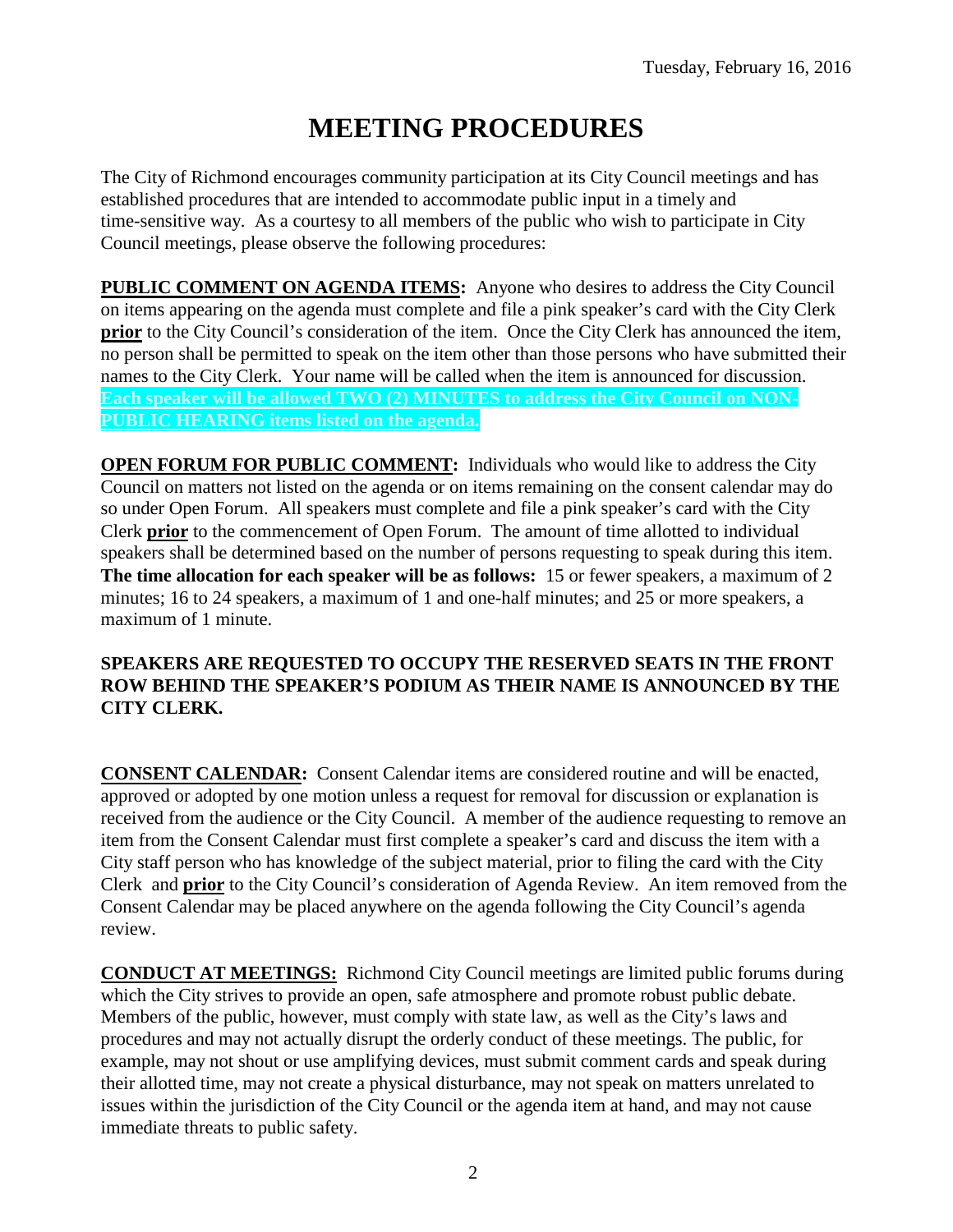**CITY HARASSMENT POLICY:** The City invites public comment and critique about its operations, including comment about the performance of its public officials and employees, at the public meetings of the City Council and boards and commissions. However, discriminatory or harassing comments about or in the presence of City employees, even comments by third parties, may create a hostile work environment, if severe or pervasive. The City prohibits harassment against an applicant, employee, or contractor on the basis of race, religious creed, color, national origin, ancestry, physical disability, medical condition, mental disability, marital status, sex (including pregnancy, childbirth, and related medical conditions), sexual orientation, gender identity, age or veteran status, or any other characteristic protected by federal, state or local law. In order to acknowledge the public's right to comment on City operations at public meetings, which could include comments that violate the City's harassment policy if such comments do not cause an actual disruption under the Council Rules and Procedures, while taking reasonable steps to protect City employees from discrimination and harassment, City Boards and Commissions shall adhere to the following procedures. If any person makes a harassing remark at a public meeting that violates the above City policy prohibiting harassment, the presiding officer of the meeting may, at the conclusion of the speaker's remarks and allotted time: (a) remind the public that the City's Policy Regarding Harassment of its Employees is contained in the written posted agenda; and (b) state that comments in violation of City policy are not condoned by the City and will play no role in City decisions. If any person makes a harassing remark at a public meeting that violates the above City policy, any City employee in the room who is offended by remarks violating the City's policy is excused from attendance at the meeting. No City employee is compelled to remain in attendance where it appears likely that speakers will make further harassing comments. If an employee leaves a City meeting for this reason, the presiding officer may send a designee to notify any offended employee who has left the meeting when those comments are likely concluded so that the employee may return to the meeting. The presiding officer may remind an employee or any council or board or commission member that he or she may leave the meeting if a remark violating the City's harassment policy is made. These procedures supplement the Council Rules and Procedures relating to disruption of orderly conduct at Council meetings.

Any law enforcement officer on duty or whose service is commanded by the presiding officer shall be Sergeant-at-Arms of the Council meetings. He/she, or they, shall carry out all orders and instructions given by the presiding officer for the purpose of maintaining order and decorum at the Council meetings (City Council Rules of Procedure and Order Section III F, RMC Section 2.12.030).

**\*\*\*\*\*\*\*\*\*\*\*\*\*\*\*\*\*\*\*\*\*\*\*\*\*\*\*\*\*\*\*\*\*\*\*\*\*\*\*\*\*\*\*\*\*\*\*\*\*\*\*\*\*\*\*\*\*\***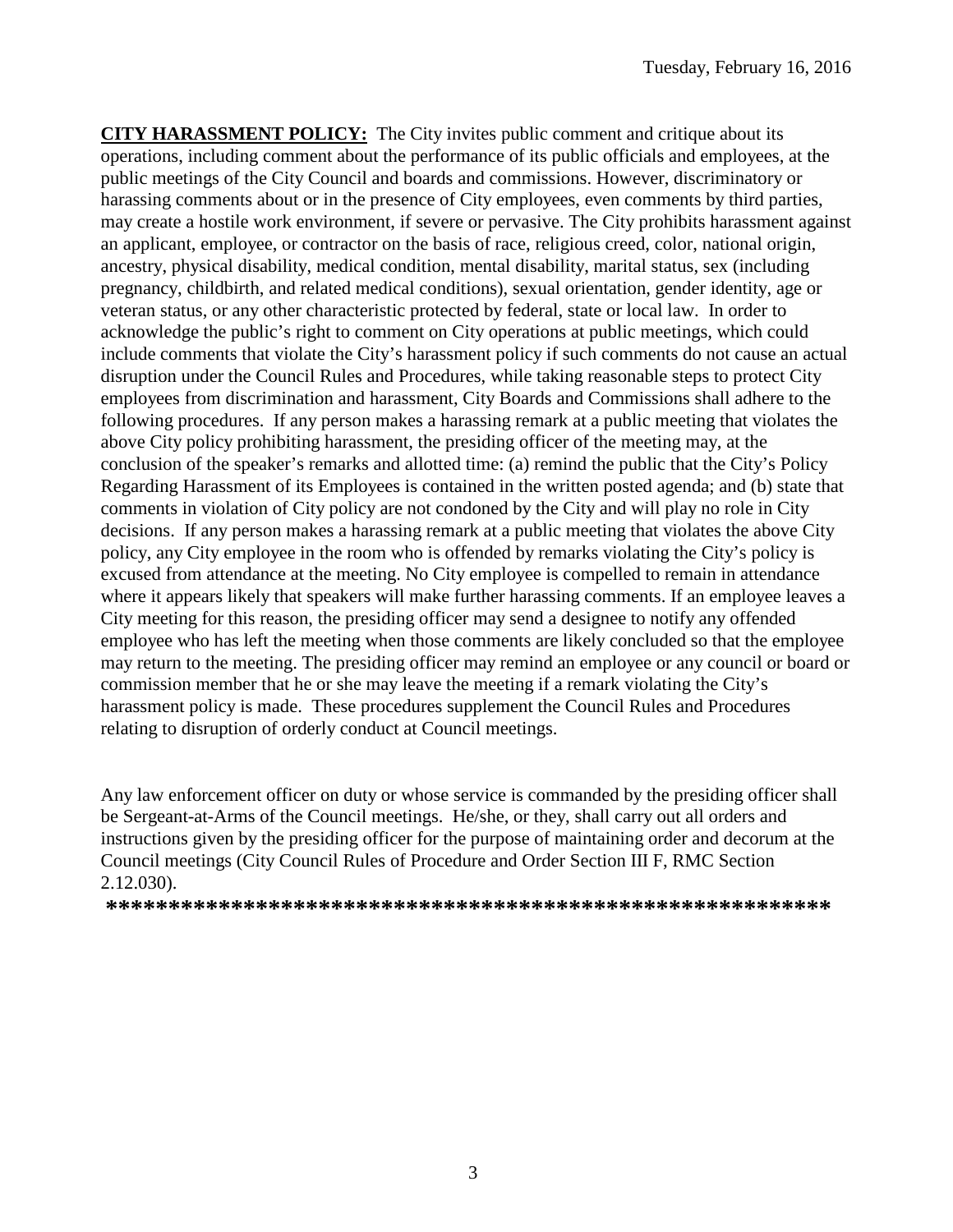# **OPEN SESSION TO HEAR PUBLIC COMMENT ON CLOSED SESSION ITEMS**

5:30 p.m.

- **A. ROLL CALL**
- **B. PUBLIC COMMENT**

#### **C. ADJOURN TO CLOSED SESSION**

# **CLOSED SESSION**

Shimada Room of the Community Services Building

#### **A. CITY COUNCIL**

# **A-1.** PUBLIC EMPLOYEE APPOINTMENT (Government Code Section 54957.6):

Title: Police Commission Investigative Officer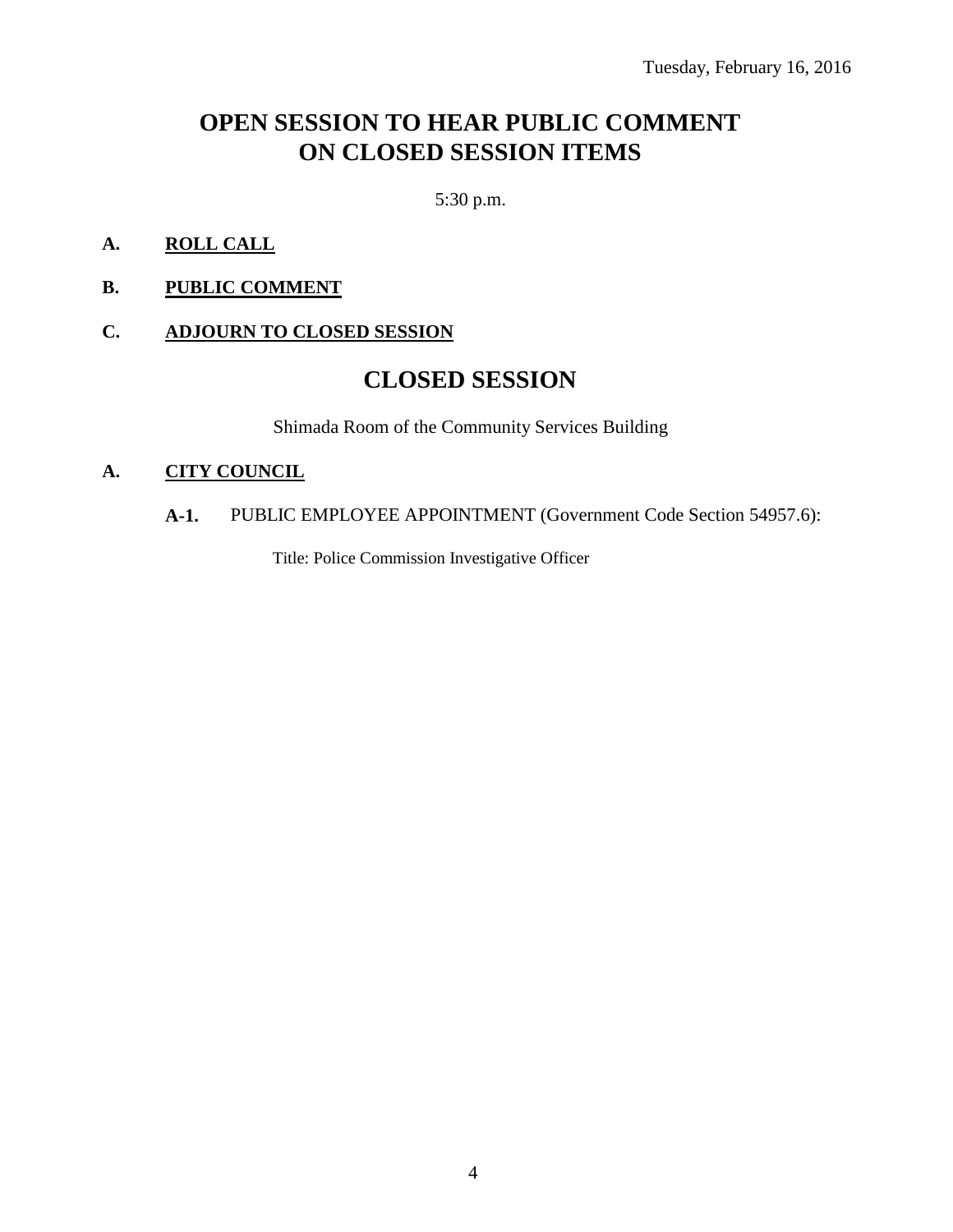# **SPECIAL MEETING OF THE RICHMOND HOUSING AUTHORITY**

6:25 p.m.

- **A. PLEDGE TO THE FLAG**
- **B. ROLL CALL**
- **C. STATEMENT OF CONFLICT OF INTEREST**
- **D. OPEN FORUM FOR PUBLIC COMMENT**
- **E. AGENDA REVIEW**

#### **F. HOUSING AUTHORITY CONSENT CALENDAR**

- **F-1.** ADOPT a resolution approving the first amendment to the agreement with BDO PHA Finance for as-needed financial management consulting services for the Housing Authority's various low-income housing programs, increasing the original payment limit by \$50,000 for a total annual amount not to exceed \$425,000 for the three year contract ending June 30, 2017 - Housing Authority (Tim Jones 621-1310).
- **F-2.** ADOPT a resolution approving a second amendment to the agreement with Patel & Associates CPA for independent accounting services required to perform annual audits for the Housing Authority's various programs, increasing the original payment limit by \$38,725 for a total amount of \$150,000 - Housing Authority (Tim Jones 621-1310).
- **F-3.** ADOPT a resolution authorizing a service contract with All Service Plumbing Company Inc. for as-needed indoor plumbing services for the Housing Authority public housing units for an amount not to exceed \$50,000 per year for one year with two optional one-year extensions - Housing Authority (Tim Jones 621- 1310).
- **F-4.** ADOPT a resolution authorizing service contracts with Direct Line after-hours telephone answering services for an amount not to exceed \$20,000 per year with two optional one-year extensions - Housing Authority (Tim Jones 621-1310).
- **F-5.** APPROVE the first amendment to the agreements with HR Management, INC. and AppleOne Employment Services for as-needed temporary staffing services, which increases the original payment limit by \$100,000 per year to \$200,000 per year - Housing Authority (Tim Jones 621-1310).

#### **G. ADJOURNMENT**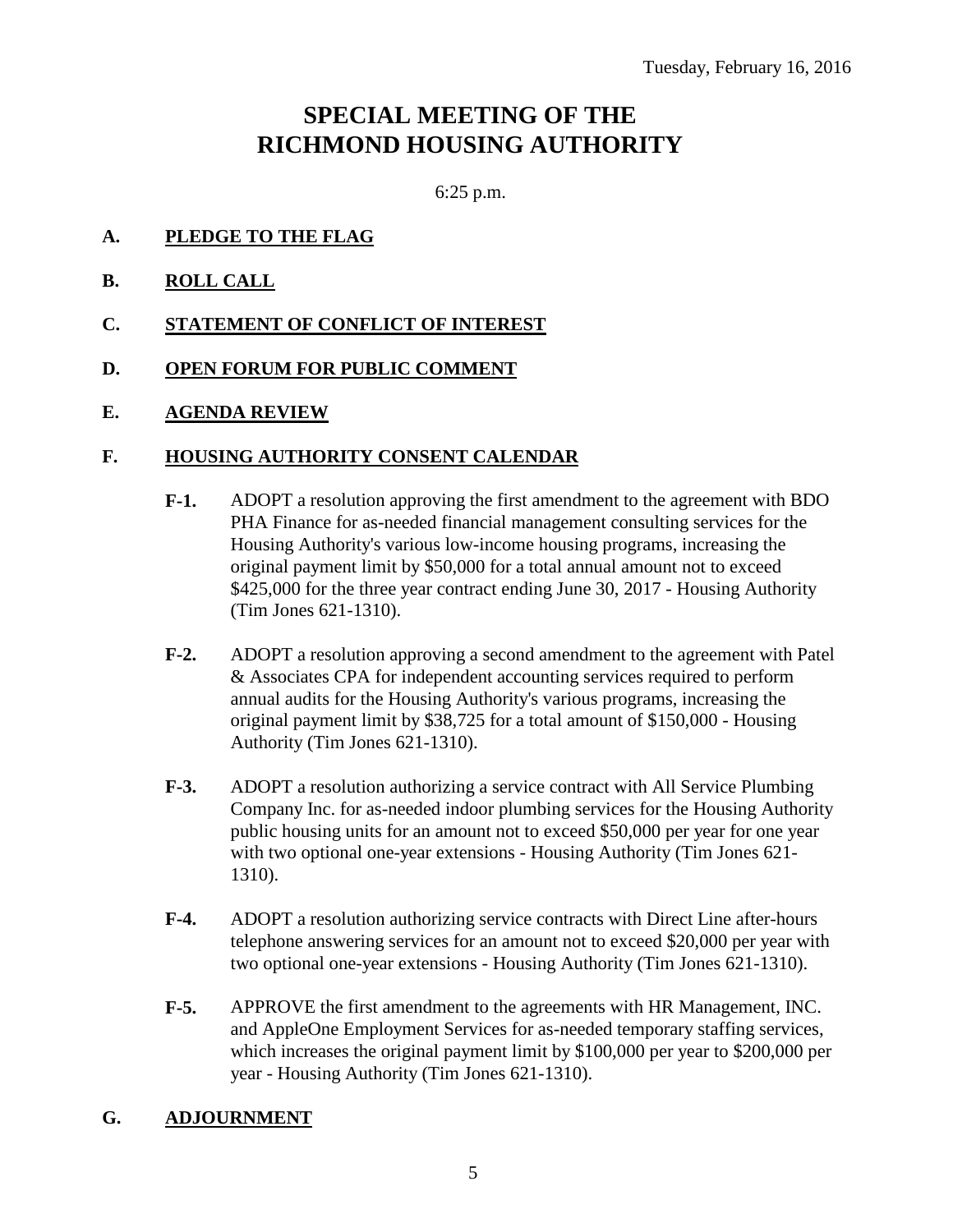# **MEETING OF THE SUCCESSOR AGENCY TO THE RICHMOND REDEVELOPMENT AGENCY AND THE RICHMOND CITY COUNCIL**

6:30 p.m.

# **A. ROLL CALL**

- **B. STATEMENT OF CONFLICT OF INTEREST**
- **C. AGENDA REVIEW**

### **D. REPORT FROM THE CITY ATTORNEY OF FINAL DECISIONS MADE DURING CLOSED SESSION**

- **E. REPORT FROM THE CITY MANAGER**
- **F. OPEN FORUM FOR PUBLIC COMMENT**

# **G. JOINT SUCCESSOR AGENCY TO THE RICHMOND COMMUNITY REDEVELOPMENT AGENCY/RICHMOND CITY COUNCIL CONSENT CALENDAR**

**G-1.** ADOPT resolutions: 1) of the Successor Agency Board, authorizing the transfer to the City of Richmond certain governmental use properties owned by the former Redevelopment Agency for continued use for governmental purposes; and 2) of the City Council authorizing the acceptance by the City of the certain governmental use properties owned by the former Redevelopment Agency for continued use for governmental purposes (Chadrick Smalley 412-2067).

#### **H. CITY COUNCIL CONSENT CALENDAR**

- **H-1.** APPROVE a contract amendment with Alex Kushner, General Contractor, and payment for the final change order for ADA-related restroom improvements at the Richmond Senior Center in an amount not to exceed \$65,414.43, for a total contract amount of \$435,414.43 - Public Works Department (Yader A. Bermudez 774-6300).
- **H-2.** APPROVE the purchase of a 2015 Schwarze A9 sweeper with a 2016 Peterbilt 220 chassis from Municipal Maintenance Equipment in an amount not to exceed \$275,000 - Public Works Department (Yader A. Bermudez 231-3008).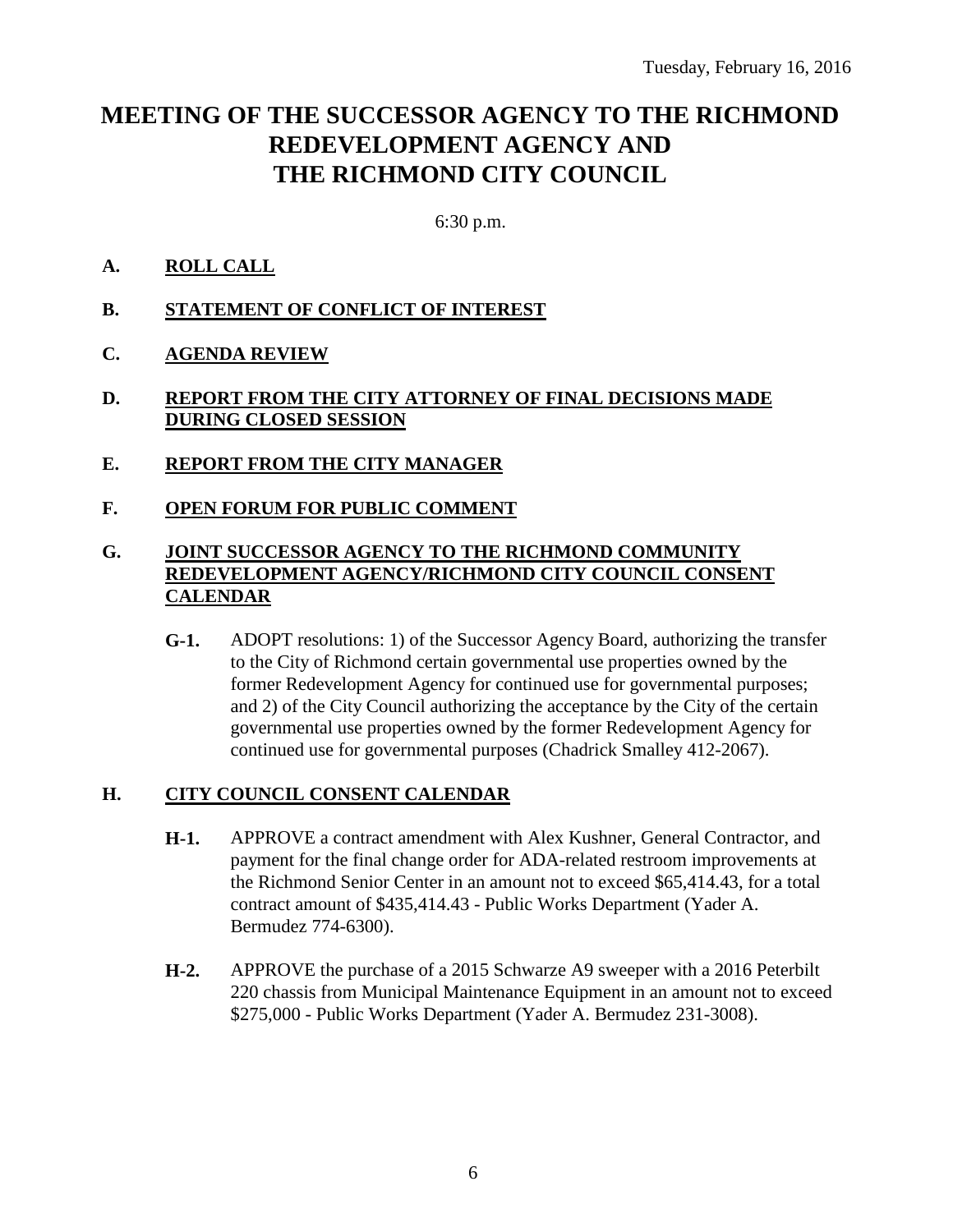- **H-3.** APPROVE an amended contract with Occupational Health Center of California d/b/a Concentra to continue providing occupational medical screenings for an original term of June 30, 2016, increasing the amount by \$7,000 for a total contract amount not to exceed, \$17,000 - Human Resource Management Department (Lisa Stephenson/Donna Newton 620-6600).
- **H-4.** APPROVE a nine-month, grant-funded licensing agreement with the Portland State University Innovative and Intellectual Property Web Express License program for technical assistance with the Digital Health Literacy online curriculum in an amount not to exceed \$6,000 and for a term from January 1, 2016 through September 30, 2016 - Library and Cultural Services Department (Katy Curl 620-6554/Sherry Drobner 307-8082).
- **H-5.** ADOPT a resolution ordering the preparation of the Engineer's Report for fiscal year 2016-2017 regarding improvements and costs for the Hilltop Landscape Maintenance District - Public Works Department (Yader A. Bermudez 774- 6300).
- **H-6.** ADOPT a resolution ordering the preparation of the Engineer's Report for fiscal year 2016-2017 regarding improvements and costs for the Marina Bay Landscape and Lighting Maintenance District - Public Works Department (Yader A. Bermudez 774-6300).
- **H-7.** APPROVE a police services agreement with Contra Costa County Employment and Human Services for the Richmond Police Department to implement the Lethality Assessment Program (LAP) from July 1, 2015 through September 30, 2016; and ACCEPT and APPROPRIATE \$15,174 in County funds which the City will receive for providing these services - Police Department (Interim Chief Allwyn Brown 621-1802).
- **H-8.** APPROVE a memorandum of understanding with the Contra Costa County Health Services Department for the Richmond Police Department to assist in providing mental health outreach services; and ACCEPT and APPROPRIATE \$126,907 in AB109 realignment funds which the City of Richmond will receive for providing these services - Police Department (Interim Chief Allwyn Brown 621-1802).
- **H-9.** RECEIVE a report from the Point Molate Community Advisory Committee summarizing its activities - Engineering Services Department (Chadrick Smalley 412-2067/Craig Murray 307-8188).
- **H-10.** APPROVE a one year contract extension with Maze & Associates to provide external auditing and other related services for fiscal year 2015-2016, increasing the contract amount by \$332,370, for a total contract amount of \$2,563,915 - Finance Department (Belinda Warner/Nena Gapasin 620-6596).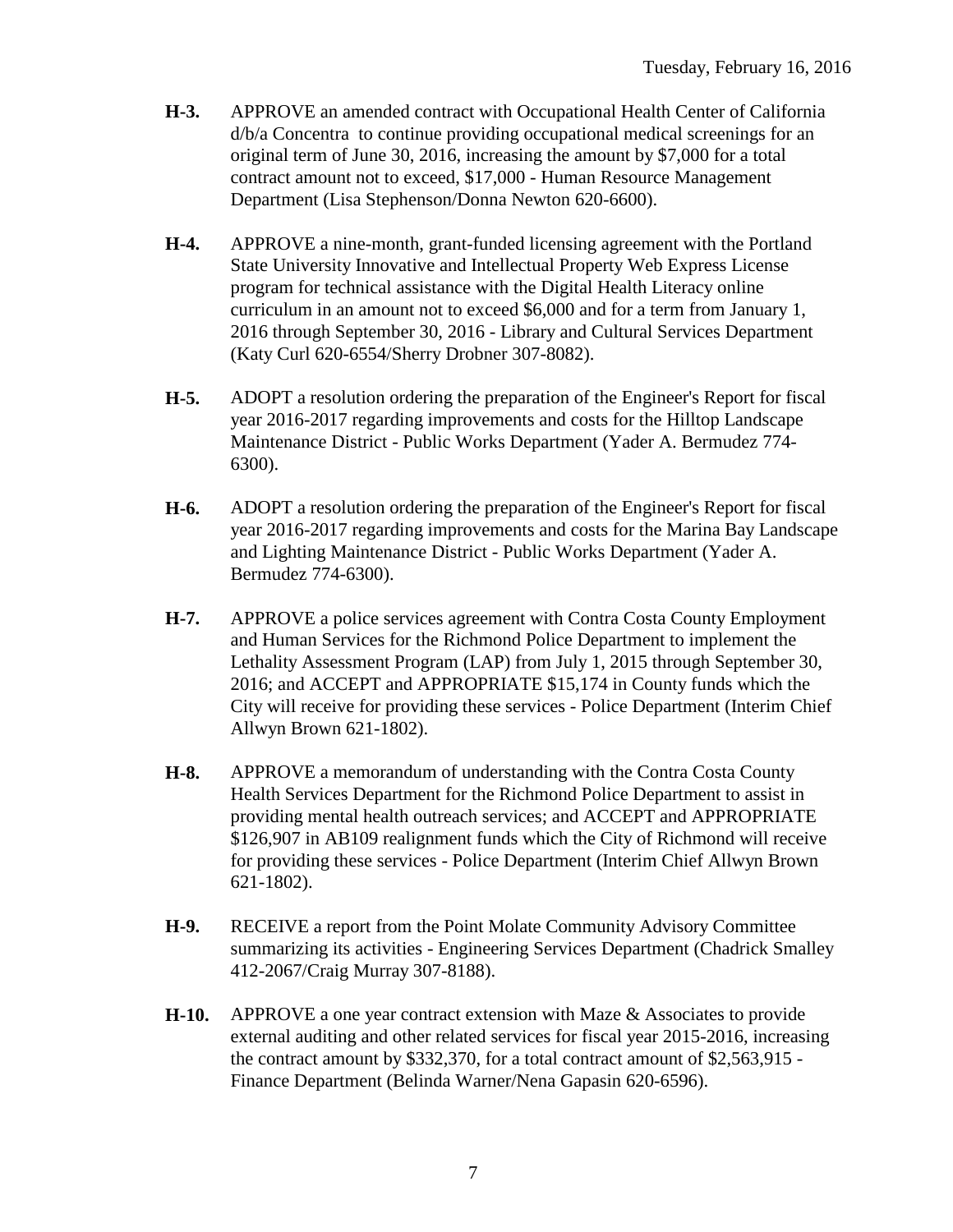- **H-11.** APPROVE a contract with MGT of America, Inc. to prepare the full cost, and OMB Circular A-87 compliant, cost allocation plan for the City of Richmond in an amount not to exceed \$18,000 - Finance Department (Belinda Warner/Markisha Guillory 620-5434).
- **H-12.** APPROVE a two year amended agreement with SF Global, LLC for the operation and management of the City of Richmond municipal identification with a term ending February 20, 2018. The Agreement will automatically renew unless, at least 90 days prior to the expiration date, the City Manager has notified the Operator in writing that the City intends to terminate the Agreement at the end of the current term - City Manager's Office (Bill Lindsay/LaShonda White 620.6512).
- **H-13.** APPROVE a temporary land use agreement between the City of Richmond and the Richmond Certified Farmers' Market Association, terminating on December 31, 2017, for the free, weekly use of the northern section of the city-owned parking lot located on Barrett Avenue between 24th Street and 25th Street on Fridays - City Manager's Office (Bill Lindsay/LaShonda White 620-6512).
- **H-14.** APPROVE a six-month lease agreement with Trans Metro Inc. at a cost of \$20,000, for one bus to provide R-Transit (paratransit) services consistent with Title VI & Medi-Cal regulations - City Manager's Office (Bill Lindsay/Lori Reese-Brown 620-6512).
- **H-15.** ADOPT a resolution to establish a policy for the filing of ballot arguments and directing legal and financial impartial analysis be prepared for each City measure to be submitted at the June 7, 2016, Special Municipal Election - City Clerk's Office (Pamela Christian 620-6513).
- **H-16.** APPROVE the minutes of the regular City Council meeting held Tuesday, January 26, 2016 - City Clerk's Office (Pamela Christian 620-6513).
- **H-17.** ADOPT a resolution authorizing the city manager to submit an application for the 2015 funding round of the Department of Housing and Community Development Housing-Related Parks Program and enter into a funding agreement with the State of California, if the application is approved - Planning and Building Services Department (Richard Mitchell 307-8159).
- **H-18.** ADOPT a resolution revising the City of Richmond's authorized broker/dealer list to allow broker/dealers to offer the City investment instruments in accordance with Government Code Section 53601 - Finance Department (Belinda Warner/Tracey Angelo 620-6750).
- **H-19.** ADOPT an ordinance (second reading) amending the Richmond Police Commission enabling ordinance Richmond Municipal Code 3.54 - Mayor Tom Butt (620-6503) and Councilmember Jael Myrick (620-6636).